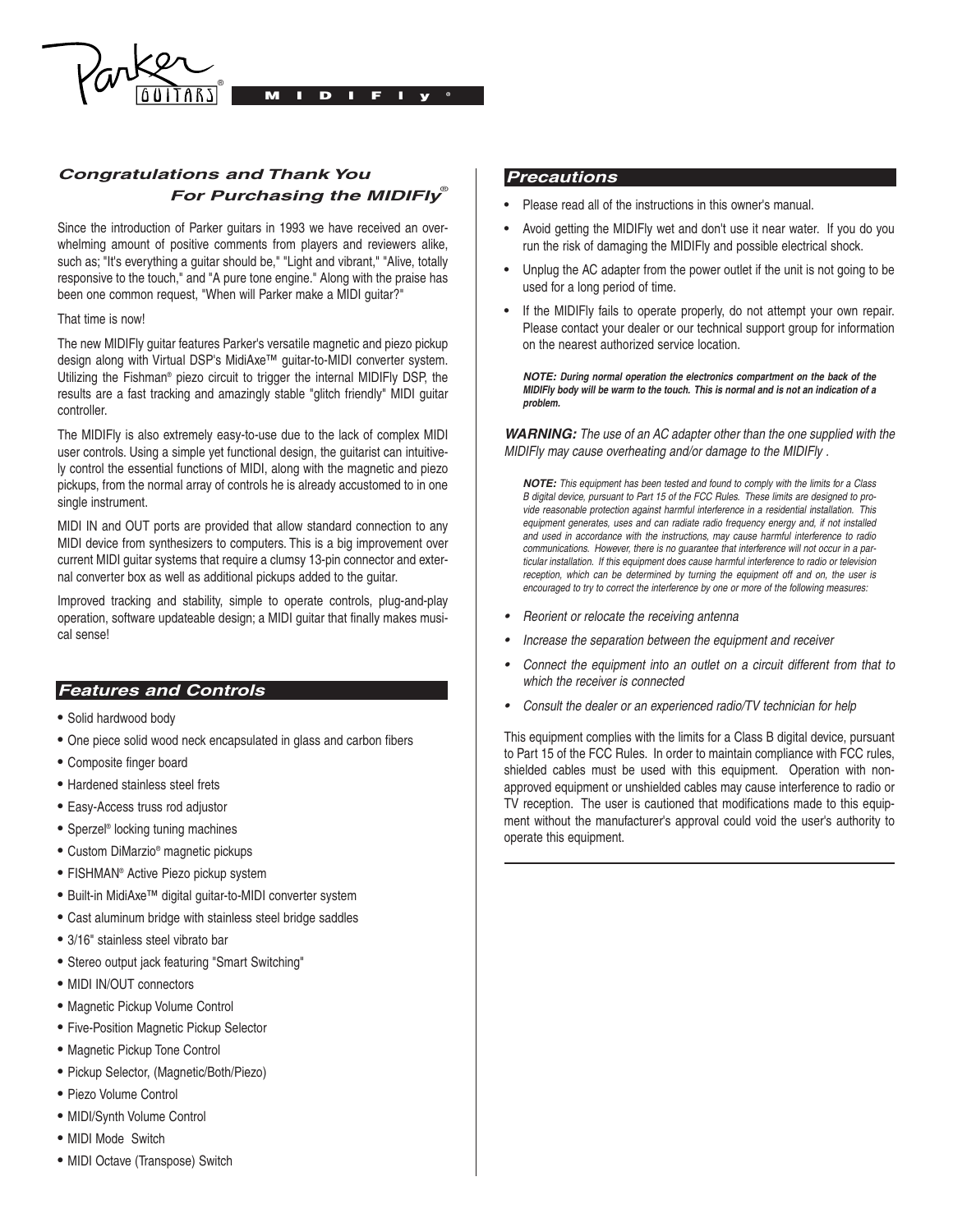## **Getting Started Getting Started**

#### **Connections on the MIDIFly**

There are three connectors on the MIDIFly:

MIDI IN MIDI IN Stereo 1/4" phone jack.

**MIDI In** (nearest to the 1/4 in. phone jack) This connector supplies two functions:

- **1)** Allows the user to communicate commands to the unit for upgrading software and modifying the user configurable parameters by means of Sysex messages (more on this later).
- **2)** Allows for MIDI Thru capability to support the use of a breath controller or similar device. The MIDI Thru capability is limited in that only Channel Voice messages (hexadecimal 80...EF) are passed from input to output. Any other messages will not be transmitted.

#### **MIDI Out** (farthest from the 1/4 in. phone jack)

The supplied MIDI cable should be connected from the MIDI Out of the MIDIFly to the junction box at one end with a MIDI connector and stereo phone jack at the other. The MIDI connector plugs directly into the MIDI Out on the Guitar. This is a special MIDI cable in that it supplies power to the MIDIFly electronics from the junction box at the other end. All MIDI commands generated by the MIDIFly and passed from MIDI In are sent out this connector.

**NOTE:** Plugging the MIDI cables into the wrong connector will not cause damage to the MIDIFly, it just will not work.

#### **Stereo Phone Jack**

The MIDIFly generates two audio outputs. The output of the Magnetic pickups is on the tip of the stereo phone jack(???)while the output of the Piezo pickups is on the ring of the stereo phone jack. A special active mixer/preamp circuit is switched on when a cable is connected. This "Smart Switching" output jack, automatically senses whether the cable is stereo or mono. (More on this in the Audio Controls section.)

**NOTE:** Because the MidiAxe™ MIDI conversion circuit receives its signal from the piezo system, a cable must be plugged into the MIDIFly's output jack to switch on the piezo system and for the MIDI circuit to operate.

The MIDIFly can operate as a "normal" guitar by plugging any standard guitar cable into the output jack even if the MIDI power supply is not connected.

## **Connections on the MIDIFly /MidiAxe Phantom Power Supply**

The MIDI Power Supply/junction box supplied with the MIDIFly has three connections .....

> MIDIFly Out Synth Out AC Adapter power in

#### **MIDIFly Out**

This connector will accept any MIDI cable and actually supplies power to the MIDIFly's MidiAxe™ circuit as it receives the MIDIFlys MIDI out signal (then transmitting it on to a connected MIDI synth).

#### **Synth Out**

This connector will accept any MIDI cable to your synth, computer, or other MIDI receiving device. Unlike the MIDIFly Out connector on the other side of the PHANTOM POWER SUPPLY there is no power to Synth Out connector.

#### **AC Adapter Power**

The "wall-wart" style AC adapter supplied with the MIDIFly is set for the proper voltage. Use of any other AC adapter is not recommended. When the adapter is plugged into both the phantom power supply and an AC outlet, the power LED should be on. There is no on\off switch anywhere on the MIDIFly or the phantom power supply box.

#### **MIDI Controls: MIDI Controls**

**Synth Volume** (located below the neck position pickup) Adjustment of this control causes Channel Volume MIDI commands (controller #7) to be sent out for the MIDI channels currently selected.

#### **Mode Switch** (closest to the Synth Volume knob)

This 3-way switch selects one of three modes, Single Channel Mode with pitch bend off, Single Channel Mode with pitch bend on, and Multi Channel Mode with pitch bend on.

**Mode 1** (Up Position) - In Single Channel Mode with pitch bend off all strings output to the same channel with no pitch bend output. Default channel is 1.

**Mode 2** (Center Position) - Same as Mode 1 except that pitch bend messages will be sent as long as only one note is on. If a second note is turned on pitch bend is set to neutral and Mode 2 functions the same as Mode 1.

**Mode 3** (Down Position) - In this mode, each string outputs to a separate channel and pitch bend is always on. The default channels for strings 1 through 6 are MIDI channels 1 through 6 respectively.

#### **Octave Switch** (farthest from the Synth Volume knob)

This 3-way switch shifts the notes up or down one octave. The center position is the normal, no octave shift, position. With the switch in the up position, notes are shifted down an octave. In the down position, notes are shifted up an octave.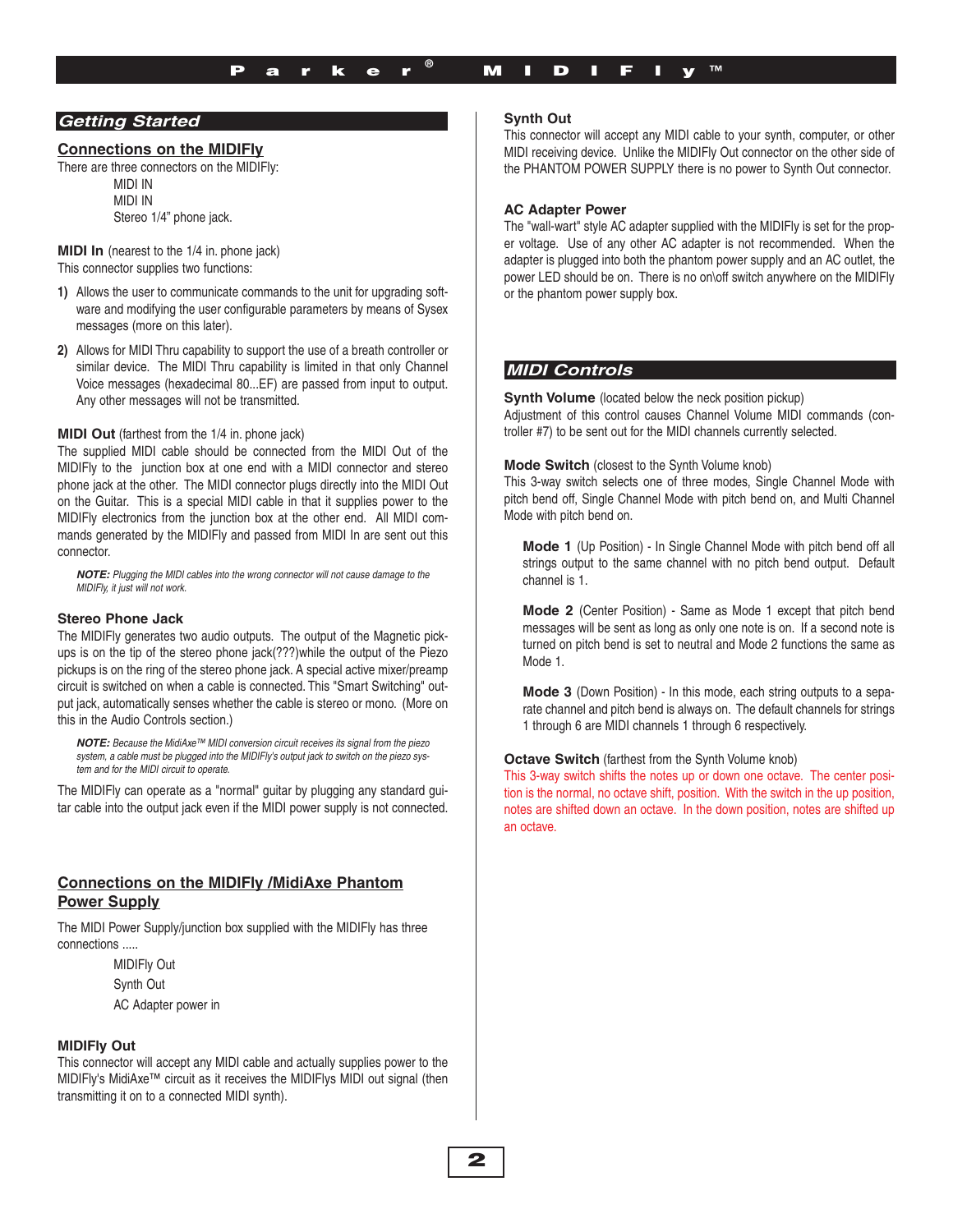## **Audio Controls: Audio Controls**

- **1.** Magnetic pickup Volume Nearest the bridge position pickup
- **2.** Magnetic pickup Tone Below the 3-position magnetic/both/piezo selector switch
- **3.** Five-Position Pickup Selector Switch.
- **4.** Piezo Volume Above the 3-position magnetic/both/piezo selector switch
- **5.** 3-position magnetic/both/piezo selector switch Between the Mag Tone and Piezo volume

This toggle switch has three positions:

**Magnetic Pickups** (toward the neck) **Both** (middle position) **Piezo Pickups** (toward the output jack)

# **"Smart Switching" output jack**

The MIDIFLY is equipped with both FISHMAN® Piezo and DiMarzio® magnetic pickups. A special active circuit featuring a "Smart Switching" output jack, automatically senses whether a stereo or mono jack is inserted. This circuit makes it possible to mix (or sum) the piezo and magnetic pickup signals, by automatically sensing the output cable, and play both sounds through a single amp, or split them to two separate amps or mixers.

## **1. Mono Guitar Cable**

When a standard mono guitar cable is inserted, the guitar's two signals (magnetic and piezo pickups) are automatically mixed or summed. Both sounds can be played through a single guitar amplifier or mixer.

## **2. Stereo Cable**

When a stereo guitar cable is inserted, the guitar's two signals (magnetic and piezo pickups) are automatically split in stereo. The special stereo to Y cable provided with the guitar allows you to send the two signals to two separate amplifiers. The Piezo pickup will sound its best through a PA, an Acoustic Guitar amp, a Keyboard amp, or some other high-fidelity unit.

**NOTE:** An audio cable must be plugged into the MIDIFly's output jack for the MIDI circuit to operate.

## **Piezo Balance Trim Pot**

Your guitar is equipped with a Piezo Balance Trim Pot. We set this control at the factory so that the full volume outputs of the Piezo and magnetic systems are equal. Since string gauges and pickup height affect the output of the magnetic pickups, you may want to change the relative levels of the two systems by adjusting the Piezo output.

To do this remove the three pickguard screws nearest the controls. Carefully lift the pickguard and adjust the small,white control located on the Stereo/Mono switch circuit board with a small screw driver. This "trim pot" adjusts the output of the Piezo pickup.

## **Battery**

Because the two kinds of pickups have "irreconcilable impedance differences," their outputs cannot be mixed without the help of an electrically powered (active) circuit. The 9 volt battery that powers the FISHMAN® Piezo preamplifier has a life of approximately 150 hours. The circuit switches on when a cable is plugged into the guitar, so to conserve batteries, unplug the cable when you're not playing your MIDIFLY.

**NOTE:** The active piezo system supplies the signal to the MidiAxe™ digital MIDI conversion circuit, so if a battery is low (or dead) MIDI tracking will be degraded or not operational.

To replace the battery, release the catch and swing open the doors. The flipout holder will not close if the battery is installed incorrectly. Please be gentle!

## **Piezo Frequency Response**

Piezo pickups have far greater treble response than magnetic pickups. Some amps have no trouble with the additional high frequency output, but others may distort. If this happens, either lower the Piezo volume at the guitar or amp, or try lowering the treble control of the amp.

## **Ground Loops**

Sometimes when using two amps, there may be a loud hum when the guitar is plugged into the second amp. This hum is caused by a ground loop. This ground loop isn't the fault of the guitar (or the amps for that matter), but rather the result of essential electrical safety code requirements. Ground loops can occur whenever two pieces of electronic equipment are connected.

**NOTE:** Do Not Disconnect Or Otherwise Attempt To Defeat Ground Connections On Your Electrical Equipment !!

#### **There is ONLY ONE safe way to rid yourself of ground loops .....**

Use a Direct Box with a ground lift to isolate the two amps. Plug the Magnetic end of the stereo "Y" mono cable into one amp and the Piezo end into the Direct Box. Plug the Direct Box's output into a balanced input on the second amp.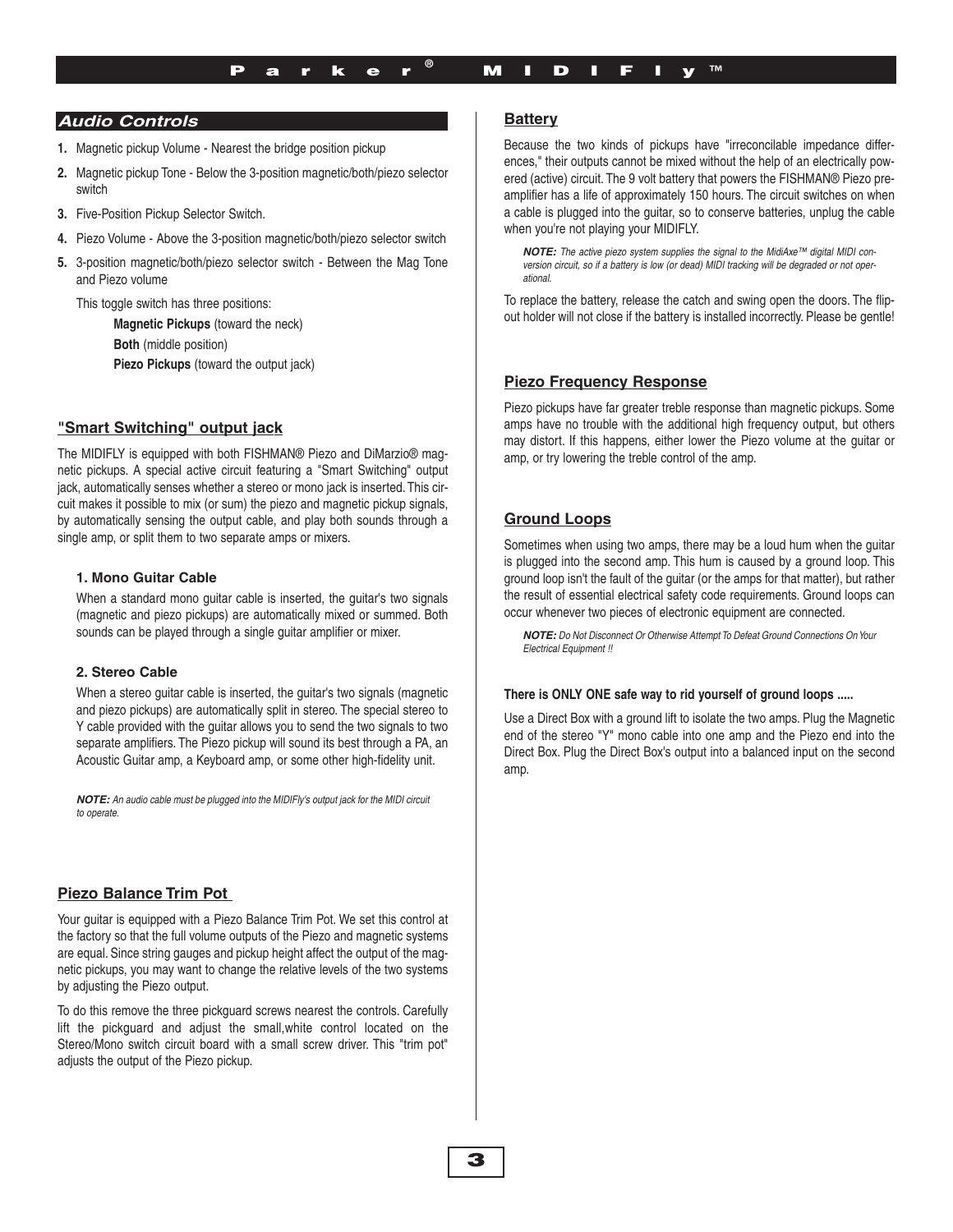## **Adjusting Your MIDIFly Adjusting your MIDIFly**

If you're unfamiliar with adjusting instruments, we suggest that you take your MIDIFly to a qualified guitar technician. He or she can help demonstrate these adjustments and you can decide which ones you are comfortable making yourself and which ones you might prefer to have made professionally.

## **Vibrato Adjustment**

**Start from HOME:** When the bridge is adjusted parallel to the top of the guitar and the guitar is in tune, the bridge is in the HOME position.

MIDIFly guitars are set-up at the Parker Guitar Factory with D'Addario® strings. Three coil springs balance the tension of the strings. When you change string gauges or use alternate tunings, you alter the string tension. This changes the attitude of the bridge, and therefore, you will need to readjust the bridge to the HOME position. To do this, remove the back cover, and with the guitar tuned to pitch, tighten or loosen the two phillips head ''CLAW" screws to reset the bridge parallel to the top of the guitar.

The MIDIFLY Vibrato is a high quality, stable system that can be operated in three MODES:

#### **1) Balanced**

In this MODE the bridge can bend up and down ("free floating"). The Stop Screw must be adjusted (lowered) so that it won't prevent the bridge from bending up.The HOME position of the bridge is set by adjusting the CLAW screws (balancing the tension of the coil springs).

#### **2) Bend Down**

#### **3) Fixed**

This MODE is similar to the Bend Down MODE. HOME position is also set by contact with the Stop Screw. Additional spring force is applied against the stop by tightening the CLAW screws. The bridge will still bend down, but with a stiffer feel. In this MODE you can bend a string while other strings are sounded and not change their pitch. Like the Bend Down MODE, resting your hand on the bridge will not throw it out of tune.

No matter which MODE you prefer to use, it's quickest to tune, set intonation, and adjust the action of your MIDIFly in the Fixed MODE.

## **Stop Screw**

Using the larger T-handle Allen wrench supplied with your guitar, the Stop Screw can be adjusted to limit or stop the bridge from bending up to any desired place.

**NOTE:** When you raise or lower the Action you should also raise or lower the Stop Screw by the same amount (unless the Stop Screw has already been fully lowered for the Balanced MODE).

## **Action**

Action (bridge/string height) is adjusted by two screws from the back of the guitar. Using the larger T-handle Allen wrench, turn the screws clockwise to lower the bridge, and counterclockwise to raise it. Also, It's good practice to alternate between the two screws, taking no more than 1/4 turn at a time.

## **Truss Rod Adjustment**

If you're unfamiliar with adjusting a truss rod, we STRONGLY suggest that you have this adjustment made by a qualified guitar technician.

The truss rod adjuster wheel is easily accessible. To adjust the truss rod, use the 1/8" steel rod supplied with your guitar. Rotate the wheel towards the high E string to tighten the truss rod and towards the low E string to loosen it.

## **Adjusting The Magnetic Pickups**

Each DiMarzio® pickup is held to the pickguard by two screws. These screws also adjust the pickup's height. Turn the screws clockwise to raise and counterclockwise to lower the pickup.

## **Intonation**

To set the intonation (string length), loosen the screws that hold the bridge saddles using the smaller T-handle Allen wrench supplied with the guitar. If a string plays sharp, slide the saddle back to make the string longer. If it plays flat, slide it forward. Do not over-tighten the saddle screws. The Piezo-electric elements in the bridge are delicate, so be careful. The eraser end of a pencil is a safe tool for sliding the saddles. No hitting!

## **Tuning Machines**

We proudly use Sperzel® tuners-designed and manufactured in the USAbecause they combine excellent quality and design, the best string locking system, and minimum weight. Sperzel's<sup>®</sup> patented string clamp eliminates the need for tying and multiple string wraps, greatly improving tuning stability.

To remove a string, loosen the clamp knob at the back of the tuner. Before restringing, turn each tuner until the hole in the string post is in line with the string path. Feed the string through, pull out the slack, tighten the clamp knob, and tune up.You're doing it right if you end up with less than 1/4 of a full wrap on each string post.

## **Frets**

Our patented fret and fretboard system consists of hardened stainless steel frets bonded to a glass and carbon fiber fretboard. Not only will these unique frets outlast ordinary soft nickel frets, but due to our totally unique super-accurate manufacturing processes, they all have the correct "half-round" shape.

**NOTE:** The frets may only be serviced at the Parker Guitar Factory or by a PGF Authorized Repair Facility. Fret service performed otherwise will void the warranty.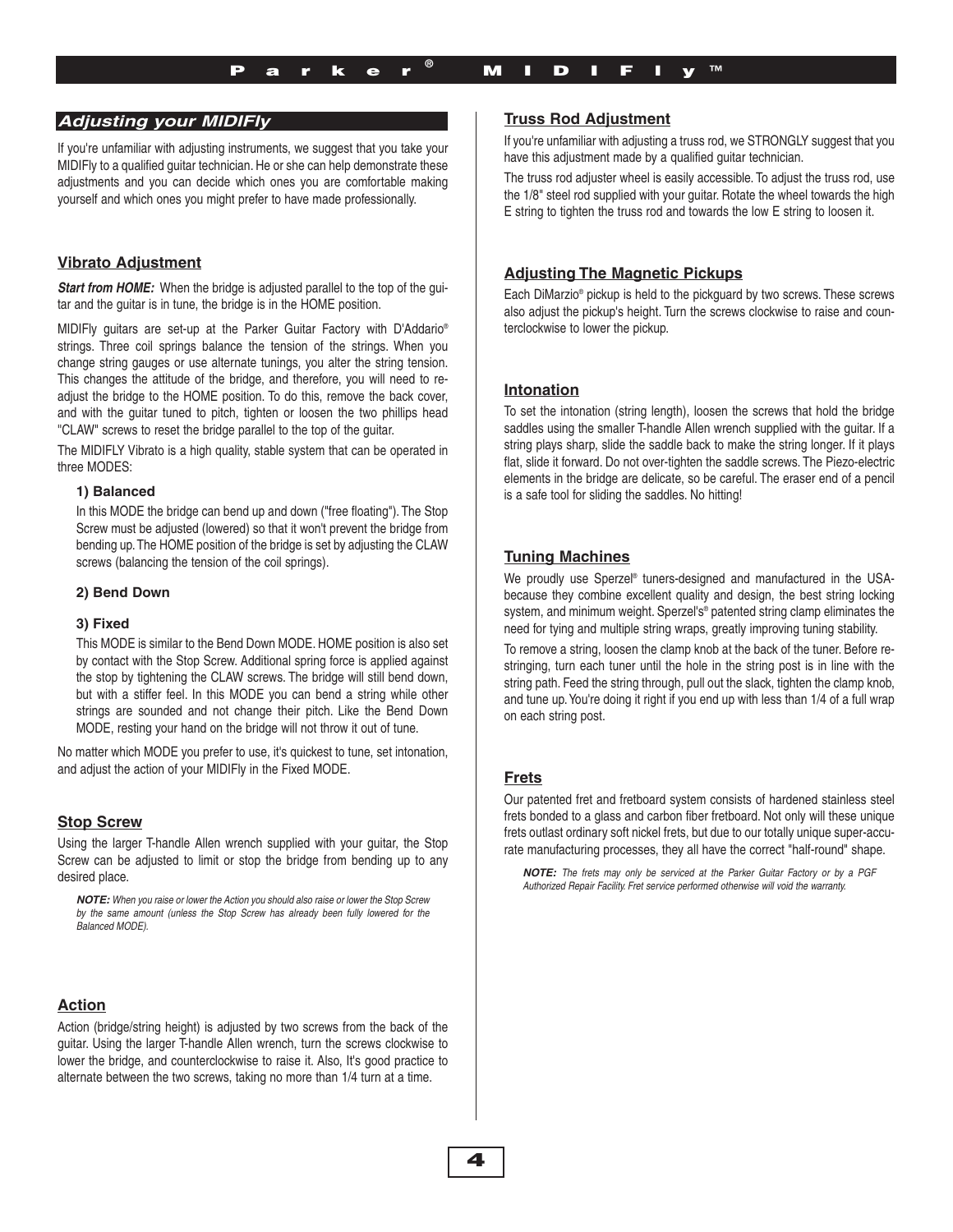## **MIDIFly CD ROM (PC) Editor: MIDIFly CD-ROM (PC) Editor**

MidiAxe™ Utilities Rev 1.0

| <b>MidiAxe Utility Control Panel</b>                                                              | $\Box$ DIX                                                                          |  |
|---------------------------------------------------------------------------------------------------|-------------------------------------------------------------------------------------|--|
| Restore<br>UpGrade<br><b>Flecovery</b><br>Initiative<br>Tuner<br>Detauto                          | MIDI I/O<br><b>Input</b><br>ESS MPU 401<br>ŧ<br><b>Output</b><br><b>ESS MPU-401</b> |  |
| - Single Mode - Multi Channel Mode                                                                |                                                                                     |  |
| $r$ String 6 - $r$ String 5 - $r$ String 4 - $r$ String 3 - $r$ String 2 - $r$ String 1 -         | -VU Meter-                                                                          |  |
| $\overline{1}$<br>6<br>5<br>3<br>$\overline{2}$<br>$\blacksquare$<br>$\blacktriangleleft$         | Max<br>Min                                                                          |  |
| Up.<br>Up.<br>Up<br>Up.<br>Up<br>Up<br>Up                                                         |                                                                                     |  |
| Down<br>Down<br>Down<br><b>Down</b><br>Down<br>Down<br>Down                                       |                                                                                     |  |
| String Sensativity                                                                                |                                                                                     |  |
| - Pitch Rng1<br>$-$ String 6 $-$ String 5 $-$ String 4 $-$ String 3 $-$ String 2 $-$ String 1 $-$ |                                                                                     |  |
| $\overline{2}$<br>100X<br>100X<br>100X<br>100X<br>100X<br>100X                                    |                                                                                     |  |
| Up                                                                                                |                                                                                     |  |
| Down                                                                                              | MidiAve                                                                             |  |
| -Vel Curve <sub>]</sub>                                                                           |                                                                                     |  |
| 13                                                                                                |                                                                                     |  |
| Up                                                                                                | 2.14/2.30<br>Software Version#s                                                     |  |
| <b>GUILN SAGAIT</b><br><b>Down</b><br><b>Board Serial#</b>                                        | 000000032<br>000000040                                                              |  |
|                                                                                                   |                                                                                     |  |
|                                                                                                   |                                                                                     |  |
| Min<br><b>Synth Volume</b>                                                                        | Version B3.0<br>Max                                                                 |  |

The MidiAxe™ Utilities Panel is a Windows 95/98/NT software program that allows users to customize settings for their MidiAxe Equipped digital guitar, check the status of the MidiAxe software, and provides a method for upgrading the guitar to future versions of the MidiAxe operating system software (these software upgrades may be obtained from the MidiAxe website at www.midiaxe.com). Most of the controls are on the panel map to simple MIDI "System Exclusive" (SysEx) commands which can also be created using other third party MIDI panel design tools or programmable hardware MIDI control devices (see the MidiAxe User's Manual for the SysEx command specification).

All of the parameters of the MidiAxe that can be changed by panel controls are programmed at the time of the change and remain in effect thereafter. If the user gets lost or simply wants to return the guitar to the original configuration it is a simple operation to just hit the "Restore Defaults" button.

**NOTE:** Normally most MidiAxe users will not normally need to use this panel because the most common controls are preset at the factory for easy plug and play operation. However, because each user may want to customize his or her guitar parameters, the MidiAxe Utilities are provided to make for a completely programmable MIDI Guitar system.

#### **Software Installation**

Each MidiAxe™ Equipped guitar is shipped with a CD containing this utility which enables the more technical user to access some of the programmable features of the MidiAxe Equipped system. The install is accomplished by inserting the CD in the CD-ROM drive and using Windows Explorer to locate the setup program.

#### **Steps:**

- **1)** Insert the MidiAxe™ Utilities CD into the CD ROM Drive
- 2) Double Click on "setup.exe"

**3)** Follow the install dialog boxes for selection of the location on your hard disk

**4)** When the install has completed, reboot the computer and then select:

## **START** ➩ **PROGRAMS** ➩ **MIDIAXE UTILITIES**

**NOTE:** If the setup fails or is cancelled, all temporary files will be removed from the computer and the user may try again later.

## **Panel Operation**

#### Selecting the Proper System MIDI Interface

The first step to using the panel is to make sure the correct MIDI interface on the computer is selected. There is a MIDI I/O selection pull down list in the upper right hand corner of the panel. Select the desired MIDI input and MIDI output device appropriate for your computer and make sure the MidiAxe™ Equipped guitar is connected as follows:

> MidiAxe Guitar MIDI OUT <a>> Computer MIDI IN MidiAxe Guitar MIDI IN  $\Box$  Computer MIDI OUT

#### **Initializing the Panel to the MidiAxe Settings**

The next step in using the MidiAxe™ Utilities panel is to press the INITIALIZE button. This tells the MidiAxe™ Equipped guitar to upload all of its current settings to the panel including the software version information, serial numbers, and the current control settings for all of the programmable parameters.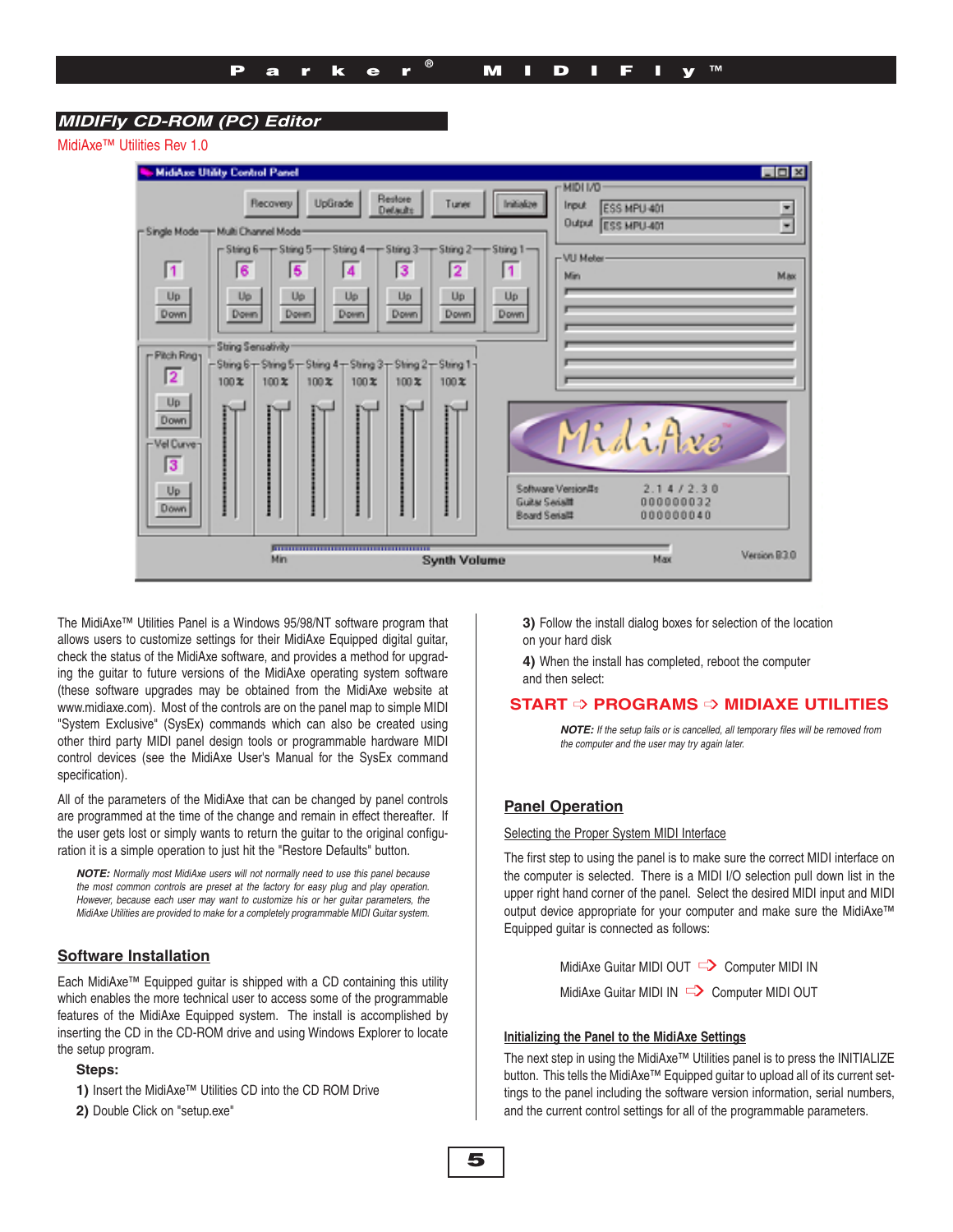### **Making Changes**

Any of the controls may be changed, and each time a control is moved new SysEx commands are sent to the guitar and stored. This way if the power is disconnected during any utilities session the changes will be remembered.

## **Panel Controls Panel Controls**

## **MIDI I/O Select**

Use the pull down list control for each of the Input and Output devices to select the appropriate device connected to the MidiAxe™ Equipped guitar. Once the devices are selected, when the utility panel is shut down, they will be remembered the next time the panel is started.

#### **MIDI Channel Selection**

There are two basic MIDI transmission modes the MidiAxe™ system performs. The first is the single channel mode whereby all strings transmit on a single MIDI channel (3 way toggle switch in the middle or up position). The default channel programmed at the factory is channel 1. The second mode is multi-channel mode (also known as MIDI Mono mode), whereby each string is assigned an independent MIDI channel (3 way toggle switch in the down position). The default channels programmed at the factory for this mode are MIDI channels 1-6 corresponding to strings 1-6. Using the UP/DOWN buttons the user may change the MIDI channel for any of the strings in the respective modes.

## **Pitch Bend Range Select**

When the 3 way MIDI mode toggle switch is in the middle or down position, the MidiAxe™ system sends pitch bend messages when a note is bent up or down. In this case, MIDI pitch bend messages are sent on the appropriate MIDI channel. If the MIDI mode is "single channel" the pitch bend message will be sent only on that corresponding MIDI channel. If the MIDI mode is multi-channel, then the pitch bend message will be sent on all 6 MIDI channels. The pitch bend range refers to how many semitones of synth pitch bend correspond to a full-scale pitch bend coming from the guitar. It is essential, for normal operation, that the guitar's pitch bend range corresponds to the synth's pitch bend range. By default most synths are set to +/- 2 semitones of pitch bend range for the full scale range of the instrument pitch bend. This is why the MidiAxe™ system is shipped from the factory set to this  $+/-$  2 semitone range. The user may increase or decrease the pitch bend range by pressing the UP/DOWN buttons.

**NOTE:** The MidiAxe™ system will automatically send "PITCH BEND GAIN" information to any synth connected to the guitar when the "OCTAVE" switch is moved to any position. This may be a quick way to make sure the synth is tracking the pitch bend range correctly. Beware however that not all synths respond to this message, and you may have to resort to manually programming the pitch bend range on the synth.

#### **Velocity Curve Select**

The velocity curve controls how "punchy" the synth sound is relative to how the user picks or plucks the string with his or her finger or pick. The MidiAxe™ system is shipped from the factory with a "hot" velocity curve profile that we have found to be the most universally preferred velocity mapping for most people. However some users may prefer a more "linear" feel to this velocity profile. There are 3 curves selectable with the curve 1 corresponding to the most "linear" and curve 3 corresponding to the most "compressed" or non-linear response to plucking the strings. Note that the "attack" profile of a synthesized sound varies widely with manufactures and patch settings and this enters into the velocity mapping perception.

## **String Sensitivity**

In addition to the global velocity setting, each individual string sensitivity can be adjusted to suit individual tastes for picking hardness, etc. This is optimally adjusted to 100% for each string by default, but each string can be set accordingly. While adjusting the string setting, the user may view the signal strength on the VU meter panel.

#### **Synth Volume**

On the bottom of the panel there is a Synth Volume setting VU meter which provides for an easy way to see if the MidiAxe™ System is connected properly to the panel and messages are being transmitting and received. By moving the Synth Volume Pot on the guitar the bar graph should vary smoothly from 0% to 100%.

## **VU Meters**

The VU meter portion of the panel shows the relative loudness of each string as a user plucks it. This isn't the actual signal value, but rather the MIDI velocity that is shown on the VU meter. In single channel mode, only one VU meter bar (bottom one) will be active for any of the strings. In multi-channel mode each of the string's velocity values will cause the corresponding VU meter bar to show signal strength (velocity).

## **Initialize Button and Version Status**

As described above in the Panel Operation summary, the INITIALIZE button is pressed to initialize the panel to the setting of the MidiAxe™ system once the guitar has been connected properly. On the lower right hand portion of the screen, firmware version number, software version number, guitar serial number, and MidiAxe™ circuit board serial number are displayed. For software updates, the "software" version is the number to the left of the "/" character on the version status panel.

#### **Tuner**

A "guitar tuner" utility is provided that allows the user to tune the guitar via the MidiAxe™ Utilities panel. This tuner uses pitch bend messages to signal tuning information. Once the Tuner button is pressed, a small LED panel is presented with a Green LED in the center and RED LED's to the right and left of the center Green LED. A letter note also lets the user know what is the closest chromatic note being played. The user should adjust the pitch (using the guitar tuning keys) until the corresponding chromatic note is correct and the Green LED is showing. Note that heavy picking temporarily causes a slightly sharp tuning, so using a lighter picking stroke during tuning will result in a more "in-tune" guitar.

## **Restore Defaults Button**

The Restore Defaults button allows a user to set all of the MidiAxe™ system parameters back to the original manufactured state.

#### **Upgrade Button**

The Upgrade button is used to update the operating system software for the MidiAxe™ Equipped guitar. When the button is pressed a dialog menu is pre-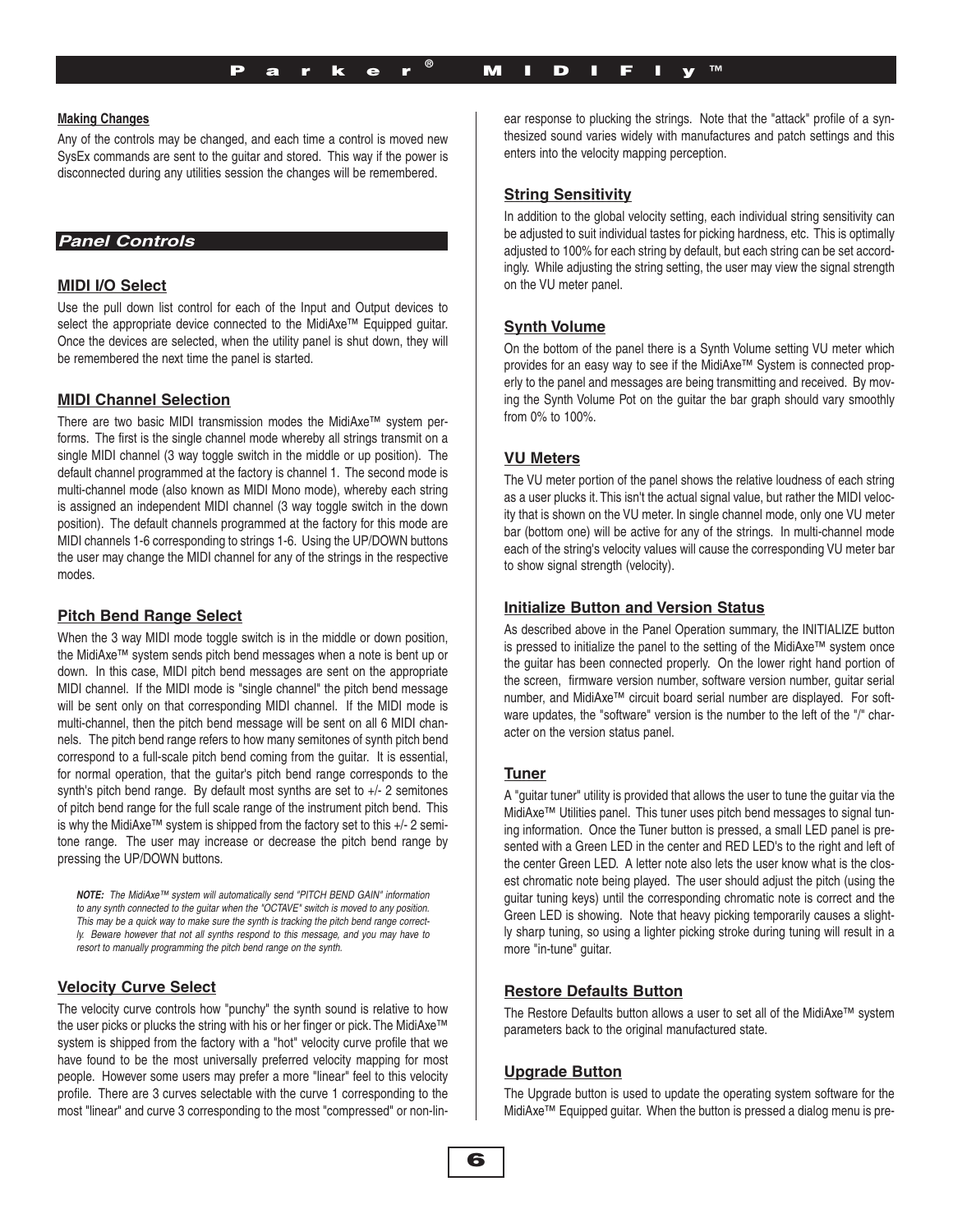# Parker® MIDIFly™

Byte 11: 0x00

sented and a specially coded software file is selected for download to the guitar. This is a special SysEx file (.syx) and can be downloaded from the MidiAxe™ website (www.midiaxe.com). Use of any other .syx file will cause overwriting of the internal MidiAxe program memories and should never be attempted. If this should happen, use the Recovery button and then Upgrade with the appropriate software SysEx file. The software upgrade takes a couple of minutes to complete and the user should never remove power during this process.

## **Recovery Button**

The Recovery button should only be used as a result of a corruption of the MidiAxe™ system memory. In this case, this button is used to put the MidiAxe™ system into a known state prior to upgrading the software as a way to restore the internal memory of the system. Normally this is only used by the factory to set up the MidiAxe™ system the first time, and would not be a control frequently used by a user. It is only provided as a fail safe way to recover a crashed system should that occur.

## **SYSEX Specification: SYSEX Specification**

The user may communicate with the MIDIFly for the purposes of upgrading software and modifying the user settings. This section will set forth the details for these functions.

#### **Software Upgrade**

The software upgrade feature is accomplished by sending a series of Sysex messages to the MIDIFly. The messages are contained in a single file that can be downloaded from the MIDIFly website. The software that sends these messages must insert a delay of at least 150ms(milliseconds) between each message.

#### **Changes to User Settings**

The MIDIFly comes programmed with default settings that are optimal for a wide range of users. Through the use of Sysex messages the user may modify these settings. The default settings may be restored at any time through a single command.

#### **The SYSEX Details**

All values are expressed in hexidecimal format, indicated by '0x' preceding an 8 bit value (1 byte). Each Sysex message must have the following preamble (first 4 bytes).

| Byte 0: | 0xF0 | <b>Sysex Status</b> |
|---------|------|---------------------|
| Byte 1: | 0x00 | Manufacturer's ID   |
| Byte 2: | 0x01 | Manufacturer's ID   |
| Byte 3: | 0x25 | Manufacturer's ID   |

#### **SINGLE CHANNEL MODE, Channel number select**

| Byte 4:  | 0x27 |
|----------|------|
| Byte 5:  | 0x00 |
| Byte 6:  | 0x00 |
| Byte 7:  | 0x00 |
| Byte 8:  | 0x00 |
| Byte 9:  | 0x00 |
| Byte 10: | 0x01 |

| Byte 12: | 0x00      |                                    |
|----------|-----------|------------------------------------|
| Byte 13: | 0x00      |                                    |
| Byte 14: | 0x0A      |                                    |
| Byte 15: | 0x03      |                                    |
| Byte 16: | 0x02      |                                    |
| Byte 17: | 0x00      |                                    |
| Byte 18: | 0x00      |                                    |
| Byte 19: | 0x00      |                                    |
| Byte 20: | 0x00      |                                    |
| Byte 21: | 0x00      |                                    |
| Byte 22: | Channel # | Selected Channel Number (0x000x0F) |
| Byte 23: | 0xF7      | End of Sysex                       |

#### **MULTI CHANNEL MODE, Channel number select for String 1**

| Byte 4:         | 0x21      |                                    |
|-----------------|-----------|------------------------------------|
| Byte 5:         | 0x00      |                                    |
| Byte 6:         | 0x02      |                                    |
| Byte 7:         | 0x00      |                                    |
| Byte 8:         | 0x00      |                                    |
| Byte 9:         | 0x00      |                                    |
| Byte 10:        | 0x01      |                                    |
| Byte 11:        | 0x00      |                                    |
| Byte 12:        | 0x00      |                                    |
| Byte 13:        | 0x00      |                                    |
| <b>Byte 14:</b> | 0x02      |                                    |
| Byte 15:        | 0x09      |                                    |
| Byte 16:        | 0x0D      |                                    |
| Byte 17:        | 0x00      |                                    |
| Byte 18:        | Channel # | Selected Channel Number (0x000x0F) |
| Byte 19:        | 0x00      |                                    |
| Byte 20:        | 0x00      |                                    |
| Byte 21:        | 0x00      |                                    |
| <b>Byte 22:</b> | 0x00      |                                    |
| Byte 23:        | 0xF7      | End of Sysex                       |

**MIDI CONTROLLER NUMBERS**

#### **MULTI CHANNEL MODE, Channel number select for String 2**

| Byte 4:         | 0x22      |                                    |
|-----------------|-----------|------------------------------------|
| Byte 5:         | 0x00      |                                    |
| Byte 6:         | 0x02      |                                    |
| Byte 7:         | 0x00      |                                    |
| Byte 8:         | 0x00      |                                    |
| Byte 9:         | 0x00      |                                    |
| Byte 10:        | 0x01      |                                    |
| Byte 11:        | 0x00      |                                    |
| Byte 12:        | 0x00      |                                    |
| Byte 13:        | 0x00      |                                    |
| Byte 14:        | 0x00      |                                    |
| Byte 15:        | 0x09      |                                    |
| Byte 16:        | 0x0D      |                                    |
| Byte 17:        | 0x00      |                                    |
| Byte 18:        | Channel # | Selected Channel Number (0x000x0F) |
| Byte 19:        | 0x00      |                                    |
| <b>Byte 20:</b> | 0x00      |                                    |
| Byte 21:        | 0x00      |                                    |
| <b>Byte 22:</b> | 0x00      |                                    |
| <b>Byte 23:</b> | 0xF7      | End of Sysex                       |
|                 |           |                                    |

#### **MULTI CHANNEL MODE, Channel number select for String 3**

| Byte 4:         | 0x23      |                                    |
|-----------------|-----------|------------------------------------|
| Byte 5:         | 0x00      |                                    |
| Byte 6:         | 0x01      |                                    |
| Byte 7:         | 0x00      |                                    |
| Byte 8:         | 0x00      |                                    |
| Byte 9:         | 0x00      |                                    |
| Byte 10:        | 0x01      |                                    |
| Byte 11:        | 0x00      |                                    |
| Byte 12:        | 0x00      |                                    |
| Byte 13:        | 0x00      |                                    |
| Byte 14:        | 0x02      |                                    |
| Byte 15:        | 0x09      |                                    |
| Byte 16:        | 0x0D      |                                    |
| Byte 17:        | 0x00      |                                    |
| Byte 18:        | Channel # | Selected Channel Number (0x000x0F) |
| Byte 19:        | 0x00      |                                    |
| Byte 20:        | 0x00      |                                    |
| Byte 21:        | 0x00      |                                    |
| <b>Byte 22:</b> | 0x00      |                                    |
| Byte 23:        | 0xF7      | End of Sysex                       |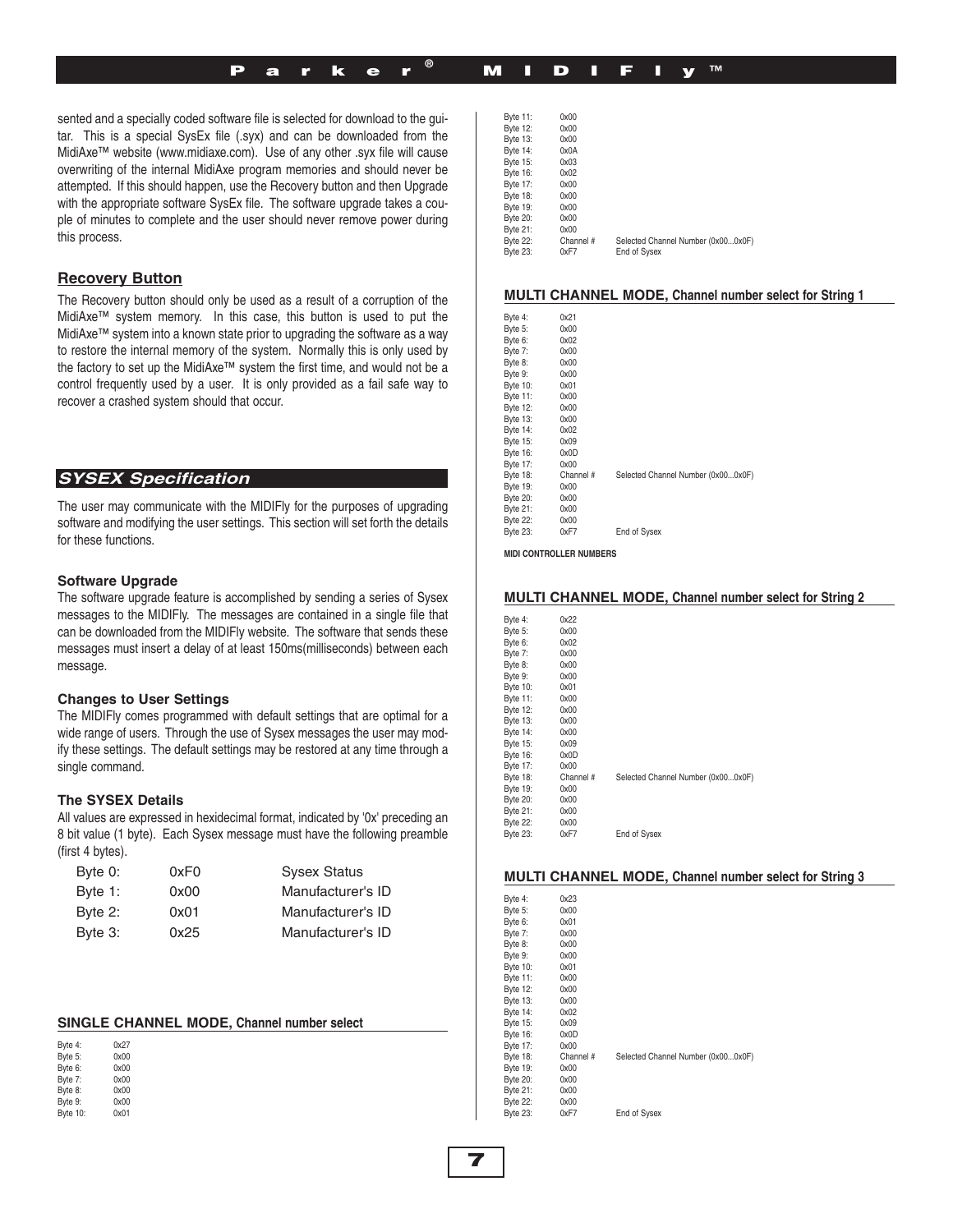# Parker® MIDIFly™

|                 |           | MULTI CHANNEL MODE, Channel number select for String 4 |
|-----------------|-----------|--------------------------------------------------------|
| Byte 4:         | 0x24      |                                                        |
| Byte 5:         | 0x00      |                                                        |
| Byte 6:         | 0x01      |                                                        |
| Byte 7:         | 0x00      |                                                        |
| Byte 8:         | 0x00      |                                                        |
| Byte 9:         | 0x00      |                                                        |
| Byte 10:        | 0x01      |                                                        |
| Byte 11:        | 0x00      |                                                        |
| Byte 12:        | 0x00      |                                                        |
| Byte 13:        | 0x00      |                                                        |
| Byte 14:        | 0x00      |                                                        |
| Byte 15:        | 0x09      |                                                        |
| Byte 16:        | 0x0D      |                                                        |
| Byte 17:        | 0x00      |                                                        |
| Byte 18:        | Channel # | Selected Channel Number (0x000x0F)                     |
| Byte 19:        | 0x00      |                                                        |
| Byte 20:        | 0x00      |                                                        |
| Byte 21:        | 0x00      |                                                        |
| <b>Byte 22:</b> | 0x00      |                                                        |
| Byte 23:        | 0xF7      | End of Sysex                                           |

## **MULTI CHANNEL MODE, Channel number select for String 5**

| Byte 4:  | 0x25      |                                    |
|----------|-----------|------------------------------------|
| Byte 5:  | 0x00      |                                    |
| Byte 6:  | 0x00      |                                    |
| Byte 7:  | 0x00      |                                    |
| Byte 8:  | 0x00      |                                    |
| Byte 9:  | 0x00      |                                    |
| Byte 10: | 0x01      |                                    |
| Byte 11: | 0x00      |                                    |
| Byte 12: | 0x00      |                                    |
| Byte 13: | 0x00      |                                    |
| Byte 14: | 0x02      |                                    |
| Byte 15: | 0x09      |                                    |
| Byte 16: | 0x0D      |                                    |
| Byte 17: | 0x00      |                                    |
| Byte 18: | Channel # | Selected Channel Number (0x000x0F) |
| Byte 19: | 0x00      |                                    |
| Byte 20: | 0x00      |                                    |
| Byte 21: | 0x00      |                                    |
| Byte 22: | 0x00      |                                    |
| Byte 23: | 0xF7      | End of Sysex                       |
|          |           |                                    |

## **MULTI CHANNEL MODE, Channel number select for String 6**

| Byte 4:<br>Byte 5:<br>Byte 6:<br>Byte 7:<br>Byte 8:<br>Byte 9:<br>Byte 10:<br>Byte 11:<br>Byte 12:<br>Byte 13:<br>Byte 14:<br>Byte 15:<br>Byte 16:<br>Byte 17: | 0x26<br>0x00<br>0x00<br>0x00<br>0x00<br>0x00<br>0x01<br>0x00<br>0x00<br>0x00<br>0x00<br>0x09<br>0x0D<br>0x00 |                                    |
|----------------------------------------------------------------------------------------------------------------------------------------------------------------|--------------------------------------------------------------------------------------------------------------|------------------------------------|
| Byte 18:<br>Byte 19:<br>Byte 20:<br>Byte 21:<br>Byte 22:                                                                                                       | Channel #<br>0x00<br>0x00<br>0x00<br>0x00                                                                    | Selected Channel Number (0x000x0F) |
| <b>Byte 23:</b>                                                                                                                                                | 0xF7                                                                                                         | End of Sysex                       |

## **STRING SENSITIVITY, for String 1 (16 bits, Range = 0...0x7fff)**

| Byte 4:         | 0x20 |  |
|-----------------|------|--|
| Byte 5:         | 0x00 |  |
| Byte 6:         | 0x02 |  |
| Byte 7:         | 0x00 |  |
| Byte 8:         | 0x00 |  |
| Byte 9:         | 0x00 |  |
| Byte 10:        | 0x01 |  |
| Byte 11:        | 0x00 |  |
| <b>Byte 12:</b> | 0x00 |  |
| <b>Byte 13:</b> | 0x00 |  |
| Byte 14:        | 0x02 |  |
| Byte 15:        | 0x09 |  |
| Byte 16:        | 0x0A |  |

| Byte 17:        |      | DATA BITS (1512) in lower nibble (0x000x07) |
|-----------------|------|---------------------------------------------|
| Byte 18:        |      | DATA BITS (118) in lower nibble (0x000x0F)  |
| Byte 19:        |      | DATA BITS (74) in lower nibble (0x000x0F)   |
| <b>Byte 20:</b> |      | DATA BITS (30) in lower nibble (0x000x0F)   |
| Byte 21:        | 0x00 |                                             |
| <b>Byte 22:</b> | 0x00 |                                             |
| <b>Byte 23:</b> | 0xF7 | End of Sysex                                |
|                 |      |                                             |

## **STRING SENSITIVITY, for String 2 (16 bits, Range = 0...0x7fff)**

| Byte 4:         |          | 0x20 |                                             |
|-----------------|----------|------|---------------------------------------------|
| Byte 5:         |          | 0x00 |                                             |
| Byte 6:         |          | 0x02 |                                             |
| Byte 7:         |          | 0x00 |                                             |
| Byte 8:         |          | 0x00 |                                             |
| Byte 9:         |          | 0x00 |                                             |
| Byte 10:        |          | 0x01 |                                             |
| Byte 11:        |          | 0x00 |                                             |
|                 | Byte 12: | 0x00 |                                             |
| Byte 13:        |          | 0x00 |                                             |
| <b>Byte 14:</b> |          | 0x00 |                                             |
|                 | Byte 15: | 0x09 |                                             |
|                 | Byte 16: | 0x0A |                                             |
|                 | Byte 17: |      | DATA BITS (1512) in lower nibble (0x000x07) |
|                 | Byte 18: |      | DATA BITS (118) in lower nibble (0x000x0F)  |
| Byte 19:        |          |      | DATA BITS (74) in lower nibble (0x000x0F)   |
|                 | Bvte 20: |      | DATA BITS (30) in lower nibble (0x000x0F)   |
| Byte 21:        |          | 0x00 |                                             |
| Byte 22:        |          | 0x00 |                                             |
| <b>Byte 23:</b> |          | 0xF7 | End of Sysex                                |

## **STRING SENSITIVITY, for String 3 (16 bits, Range = 0...0x7fff)**

| Byte 4:         |          | 0x20                                        |
|-----------------|----------|---------------------------------------------|
| Byte 5:         |          | 0x00                                        |
| Byte 6:         |          | 0x01                                        |
| Byte 7:         |          | 0x00                                        |
| Byte 8:         |          | 0x00                                        |
| Byte 9:         |          | 0x00                                        |
| Byte 10:        |          | 0x01                                        |
| Byte 11:        |          | 0x00                                        |
| Byte 12:        |          | 0x00                                        |
| Byte 13:        |          | 0x00                                        |
| <b>Byte 14:</b> |          | 0x02                                        |
| Bvte 15:        |          | 0x09                                        |
| Byte 16:        |          | 0x0A                                        |
|                 | Byte 17: | DATA BITS (1512) in lower nibble (0x000x07) |
|                 | Byte 18: | DATA BITS (118) in lower nibble (0x000x0F)  |
| Byte 19:        |          | DATA BITS (74) in lower nibble (0x000x0F)   |
| <b>Byte 20:</b> |          | DATA BITS (30) in lower nibble (0x000x0F)   |
| Byte 21:        |          | 0x00                                        |
| <b>Byte 22:</b> |          | 0x00                                        |
| Byte 23:        |          | 0xF7<br>End of Sysex                        |

#### **STRING SENSITIVITY, for String 4 (16 bits, Range = 0...0x7fff)**

| Byte 4:         |          | 0x20 |                                             |
|-----------------|----------|------|---------------------------------------------|
| Byte 5:         |          | 0x00 |                                             |
| Byte 6:         |          | 0x01 |                                             |
| Byte 7:         |          | 0x00 |                                             |
| Byte 8:         |          | 0x00 |                                             |
| Byte 9:         |          | 0x00 |                                             |
| Byte 10:        |          | 0x01 |                                             |
| Byte 11:        |          | 0x00 |                                             |
|                 | Byte 12: | 0x00 |                                             |
| Byte 13:        |          | 0x00 |                                             |
| <b>Byte 14:</b> |          | 0x00 |                                             |
| Byte 15:        |          | 0x09 |                                             |
| Bvte 16:        |          | 0x0A |                                             |
|                 | Byte 17: |      | DATA BITS (1512) in lower nibble (0x000x07) |
|                 | Byte 18: |      | DATA BITS (118) in lower nibble (0x000x0F)  |
|                 | Byte 19: |      | DATA BITS (74) in lower nibble (0x000x0F)   |
|                 | Byte 20: |      | DATA BITS (30) in lower nibble (0x000x0F)   |
| Byte 21:        |          | 0x00 |                                             |
| <b>Byte 22:</b> |          | 0x00 |                                             |
| Byte 23:        |          | 0xF7 | End of Sysex                                |

## **STRING SENSITIVITY, for String 5 (16 bits, Range = 0...0x7fff)**

| Byte 4: | 0x20 |
|---------|------|
| Byte 5: | 0x00 |
| Byte 6: | 0x00 |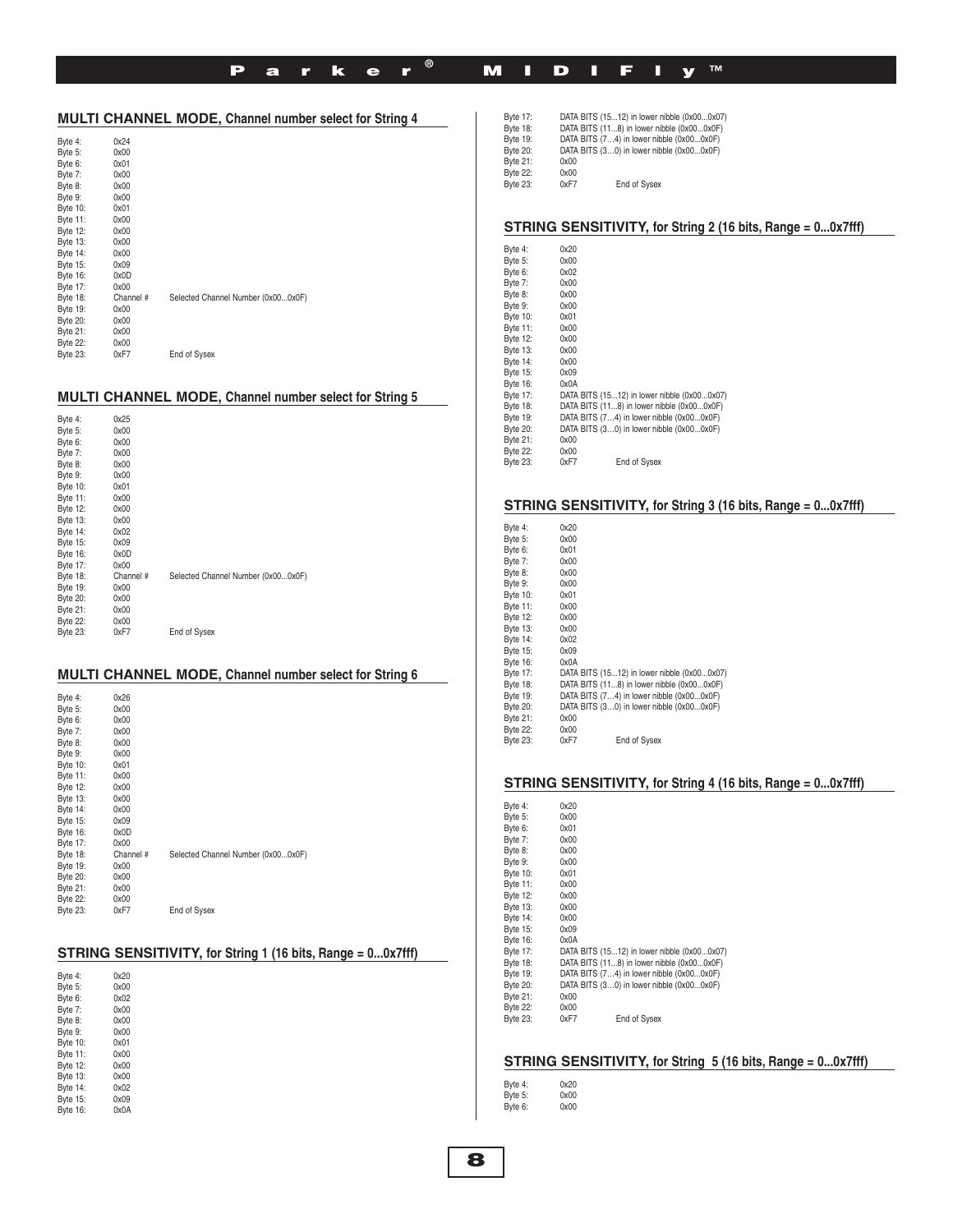# Parker® MIDIFly™

| Byte 7:  | 0x00 |                                             |
|----------|------|---------------------------------------------|
| Byte 8:  | 0x00 |                                             |
| Byte 9:  | 0x00 |                                             |
| Byte 10: | 0x01 |                                             |
| Byte 11: | 0x00 |                                             |
| Byte 12: | 0x00 |                                             |
| Byte 13: | 0x00 |                                             |
| Byte 14: | 0x02 |                                             |
| Byte 15: | 0x09 |                                             |
| Byte 16: | 0x0A |                                             |
| Byte 17: |      | DATA BITS (1512) in lower nibble (0x000x07) |
| Byte 18: |      | DATA BITS (118) in lower nibble (0x000x0F)  |
| Byte 19: |      | DATA BITS (74) in lower nibble (0x000x0F)   |
| Byte 20: |      | DATA BITS (30) in lower nibble (0x000x0F)   |
| Byte 21: | 0x00 |                                             |
| Byte 22: | 0x00 |                                             |
| Byte 23: | 0xF7 | End of Sysex                                |

#### **STRING SENSITIVITY, for String 6 (16 bits, Range = 0...0x7fff)**

| 0x20                                        |
|---------------------------------------------|
| 0x00                                        |
| 0x00                                        |
| 0x00                                        |
| 0x00                                        |
| 0x00                                        |
| 0x01                                        |
| 0x00                                        |
| 0x00                                        |
| 0x00                                        |
| 0x00                                        |
| 0x09                                        |
| 0x0A                                        |
| DATA BITS (1512) in lower nibble (0x000x07) |
| DATA BITS (118) in lower nibble (0x000x0F)  |
| DATA BITS (74) in lower nibble (0x000x0F)   |
| DATA BITS (30) in lower nibble (0x000x0F)   |
| 0x00                                        |
| 0x00                                        |
| 0xF7<br>End of Sysex                        |
|                                             |

# **PITCH BEND RANGE M.**

|                 | PITCH BEND RANGE Message 1<br>(Consists of 3 messages, all 3 must be sent) (Range = 06) |              |  |  |  |  |
|-----------------|-----------------------------------------------------------------------------------------|--------------|--|--|--|--|
| Byte 4:         | 0x20                                                                                    |              |  |  |  |  |
| Byte 5:         | 0x00                                                                                    |              |  |  |  |  |
| Byte 6:         | 0x00                                                                                    |              |  |  |  |  |
| Byte 7:         | 0x00                                                                                    |              |  |  |  |  |
| Byte 8:         | 0x00                                                                                    |              |  |  |  |  |
| Byte 9:         | 0x00                                                                                    |              |  |  |  |  |
| Byte 10:        | 0x01                                                                                    |              |  |  |  |  |
| Byte 11:        | 0x00                                                                                    |              |  |  |  |  |
| Byte 12:        | 0x00                                                                                    |              |  |  |  |  |
| Byte 13:        | 0x00                                                                                    |              |  |  |  |  |
| Byte 14:        | 0x0A                                                                                    |              |  |  |  |  |
| Byte 15:        | 0x00                                                                                    |              |  |  |  |  |
| Byte 16:        | 0x0D                                                                                    |              |  |  |  |  |
| Byte 17:        | 0x00                                                                                    |              |  |  |  |  |
| <b>Byte 18:</b> | 0x00                                                                                    |              |  |  |  |  |
| Byte 19:        | 0x00                                                                                    |              |  |  |  |  |
| Byte 20:        | 0x00                                                                                    |              |  |  |  |  |
| Byte 21:        | 0x00                                                                                    |              |  |  |  |  |
| <b>Byte 22:</b> | range value (0x000x06)                                                                  |              |  |  |  |  |
| <b>Byte 23:</b> | 0xF7                                                                                    | End of Sysex |  |  |  |  |

## **PITCH BEND RANGE Message 2**

**(Consists of 3 messages, all 3 must be sent) (Range = 0...6)**

| Byte 4:         | 0x20 |
|-----------------|------|
| Byte 5:         | 0x00 |
| Byte 6:         | 0x01 |
| Byte 7:         | 0x00 |
| Byte 8:         | 0x00 |
| Byte 9:         | 0x00 |
| <b>Byte 10:</b> | 0x01 |
| Byte 11:        | 0x00 |
| Byte 12:        | 0x00 |
| Byte 13:        | 0x00 |
| <b>Byte 14:</b> | 0x0A |
| Byte 15:        | 0x00 |
| Byte 16:        | 0x0D |
| Byte 17:        | 0x00 |
| <b>Byte 18:</b> | 0x00 |
| Byte 19:        | 0x00 |

Byte 20: 0x00<br>Byte 21: 0x00 Byte 20:<br>Byte 21:<br>Byte 22: Byte 22: range value (0x00...0x06)<br>Byte 23: 0xF7 End of Sysex

## **PITCH BEND RANGE Message 3**

**(Consists of 3 messages, all 3 must be sent) (Range = 0...6)**

| 0x20<br>Byte 4:<br>Byte 5:<br>0x00<br>Byte 6:<br>0x02<br>0x00<br>Byte 7:<br>0x00<br>Byte 8:<br>Byte 9:<br>0x00<br>Byte 10:<br>0x01<br>Byte 11:<br>0x00<br>0x00<br>Byte 12:<br>Byte 13:<br>0x00<br>Byte 14:<br>0x0A<br>Byte 15:<br>0x00<br>Byte 16:<br>0x0D<br>0x00<br>Byte 17:<br>Byte 18:<br>0x00<br>Byte 19:<br>0x00<br>Byte 20:<br>0x00<br>Byte 21:<br>0x00<br>range value (0x000x06)<br>Byte 22:<br>Byte 23:<br>0xF7<br>End of Sysex |  |  |
|------------------------------------------------------------------------------------------------------------------------------------------------------------------------------------------------------------------------------------------------------------------------------------------------------------------------------------------------------------------------------------------------------------------------------------------|--|--|
|                                                                                                                                                                                                                                                                                                                                                                                                                                          |  |  |
|                                                                                                                                                                                                                                                                                                                                                                                                                                          |  |  |
|                                                                                                                                                                                                                                                                                                                                                                                                                                          |  |  |
|                                                                                                                                                                                                                                                                                                                                                                                                                                          |  |  |
|                                                                                                                                                                                                                                                                                                                                                                                                                                          |  |  |
|                                                                                                                                                                                                                                                                                                                                                                                                                                          |  |  |
|                                                                                                                                                                                                                                                                                                                                                                                                                                          |  |  |
|                                                                                                                                                                                                                                                                                                                                                                                                                                          |  |  |
|                                                                                                                                                                                                                                                                                                                                                                                                                                          |  |  |
|                                                                                                                                                                                                                                                                                                                                                                                                                                          |  |  |
|                                                                                                                                                                                                                                                                                                                                                                                                                                          |  |  |
|                                                                                                                                                                                                                                                                                                                                                                                                                                          |  |  |
|                                                                                                                                                                                                                                                                                                                                                                                                                                          |  |  |
|                                                                                                                                                                                                                                                                                                                                                                                                                                          |  |  |
|                                                                                                                                                                                                                                                                                                                                                                                                                                          |  |  |
|                                                                                                                                                                                                                                                                                                                                                                                                                                          |  |  |
|                                                                                                                                                                                                                                                                                                                                                                                                                                          |  |  |
|                                                                                                                                                                                                                                                                                                                                                                                                                                          |  |  |
|                                                                                                                                                                                                                                                                                                                                                                                                                                          |  |  |
|                                                                                                                                                                                                                                                                                                                                                                                                                                          |  |  |

## **VELOCITY CURVE (Selects 1 of 3 velocity mappings) (Range = 0…2)**

| Byte 4:         | 0x20                    |              |
|-----------------|-------------------------|--------------|
| Byte 5:         | 0x00                    |              |
| Byte 6:         | 0x00                    |              |
| Byte 7:         | 0x00                    |              |
| Byte 8:         | 0x00                    |              |
| Byte 9:         | 0x00                    |              |
| <b>Byte 10:</b> | 0x01                    |              |
| <b>Byte 11:</b> | 0x00                    |              |
| <b>Byte 12:</b> | 0x00                    |              |
| <b>Byte 13:</b> | 0x00                    |              |
| Byte 14:        | 0x0A                    |              |
| <b>Byte 15:</b> | 0x00                    |              |
| <b>Byte 16:</b> | 0x0C                    |              |
| Byte 17:        | 0x00                    |              |
| <b>Byte 18:</b> | 0x00                    |              |
| <b>Byte 19:</b> | 0x00                    |              |
| <b>Byte 20:</b> | 0x00                    |              |
| Byte 21:        | 0x00                    |              |
| <b>Byte 22:</b> | curve number (0x000x02) |              |
| <b>Byte 23:</b> | 0xF7                    | End of Sysex |
|                 |                         |              |



**Table 3:** Controller and Mode Changes (Status Bytes 176-191) (adapted from "MIDI by the Numbers" by D. Valenti-Electronic Musician 2/88) Updated 1995 By the MIDI Manufacturers Association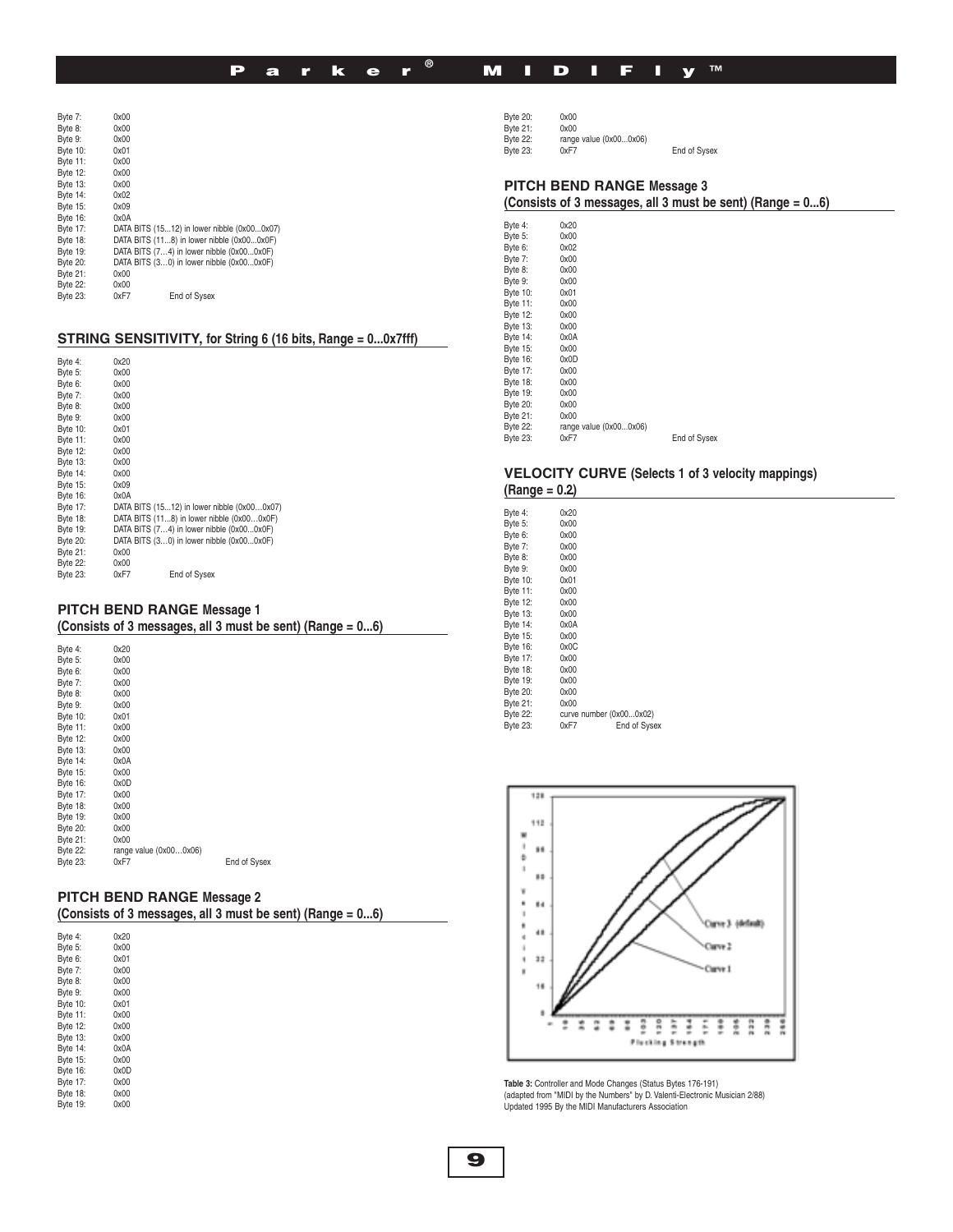| <b>2nd Byte Value</b>        |                  | <b>Function</b>     |                                                                     | 3rd Byte                 |                          |
|------------------------------|------------------|---------------------|---------------------------------------------------------------------|--------------------------|--------------------------|
| Binary                       | Hex              | Dec                 |                                                                     | Value                    | Use                      |
| $00000000 =$                 | $00 =$           | 0                   | <b>Bank Select</b>                                                  | $0 - 127$                | <b>MSB</b>               |
| $00000001 =$                 | $01 =$           | 1                   | Modulation wheel                                                    | $0 - 127$                | <b>MSB</b>               |
| $00000010 =$                 | $02 =$           | $\overline{2}$      | Breath control                                                      | $0 - 127$                | <b>MSB</b>               |
| $00000011 =$                 | $03 =$           | 3                   | Undefined                                                           | $0 - 127$                | <b>MSB</b>               |
| $00000100 =$<br>$00000101 =$ | $04 =$<br>$05 =$ | $\overline{4}$<br>5 | Foot controller<br>Portamento time                                  | $0 - 127$<br>$0 - 127$   | <b>MSB</b><br><b>MSB</b> |
| $00000110 =$                 | $06 =$           | 6                   | Data Entry                                                          | $0 - 127$                | <b>MSB</b>               |
| $00000111 =$                 | $07 =$           | $\overline{7}$      | Channel Volume (formerly Main Volume)                               | $0 - 127$                | <b>MSB</b>               |
| $00001000 =$                 | $08 =$           | 8                   | Balance                                                             | $0 - 127$                | <b>MSB</b>               |
| $00001001 =$                 | $09 =$           | 9                   | Undefined                                                           | $0 - 127$                | <b>MSB</b>               |
| $00001010 =$                 | $0A =$<br>$OB =$ | 10                  | Pan                                                                 | $0 - 127$                | <b>MSB</b>               |
| $00001011 =$<br>$00001100 =$ | $OC =$           | 11<br>12            | <b>Expression Controller</b><br>Effect Control 1                    | $0 - 127$<br>$0 - 127$   | <b>MSB</b><br><b>MSB</b> |
| $00001101 =$                 | $OD =$           | 13                  | <b>Effect Control 2</b>                                             | $0 - 127$                | <b>MSB</b>               |
| $00001110 =$                 | $0E =$           | 14                  | Undefined                                                           | $0 - 127$                | <b>MSB</b>               |
| $00001111 =$                 | $OF =$           | 15                  | Undefined                                                           | $0 - 127$                | <b>MSB</b>               |
| $00010000 =$                 | $10 =$           | 16                  | General Purpose Controller #1                                       | $0 - 127$                | <b>MSB</b>               |
| $00010001 =$<br>$00010010 =$ | $11 =$<br>$12 =$ | 17<br>18            | General Purpose Controller #2<br>General Purpose Controller #3      | $0 - 127$<br>$0 - 127$   | <b>MSB</b><br><b>MSB</b> |
| $00010011 =$                 | $13 =$           | 19                  | General Purpose Controller #4                                       | $0 - 127$                | <b>MSB</b>               |
| $00010100 =$                 | $14 =$           | 20                  | Undefined                                                           | $0 - 127$                | <b>MSB</b>               |
| $00010101 =$                 | $15 =$           | 21                  | Undefined                                                           | $0 - 127$                | <b>MSB</b>               |
| $00010110 =$                 | $16 =$           | 22                  | Undefined                                                           | $0 - 127$                | <b>MSB</b>               |
| $00010111 =$                 | $17 =$<br>$18 =$ | 23<br>24            | Undefined                                                           | $0 - 127$                | <b>MSB</b>               |
| $00011000 =$<br>$00011001 =$ | $19 =$           | 25                  | Undefined<br>Undefined                                              | $0 - 127$<br>$0 - 127$   | <b>MSB</b><br><b>MSB</b> |
| $00011010 =$                 | $1A =$           | 26                  | Undefined                                                           | $0 - 127$                | <b>MSB</b>               |
| $00011011 =$                 | $1B =$           | 27                  | Undefined                                                           | $0 - 127$                | <b>MSB</b>               |
| $00011100 =$                 | $1C =$           | 28                  | Undefined                                                           | $0 - 127$                | <b>MSB</b>               |
| $00011101 =$                 | $1D =$           | 29                  | Undefined                                                           | $0 - 127$                | <b>MSB</b>               |
| $00011110 =$<br>$00011111 =$ | $1E =$<br>$1F =$ | 30<br>31            | Undefined<br>Undefined                                              | $0 - 127$<br>$0 - 127$   | <b>MSB</b><br><b>MSB</b> |
| $00100000 =$                 | $20 =$           | 32                  | <b>Bank Select</b>                                                  | $0 - 127$                | LSB                      |
| $00100001 =$                 | $21 =$           | 33                  | Modulation wheel                                                    | $0 - 127$                | LSB                      |
| $00100010 =$                 | $22 =$           | 34                  | Breath control                                                      | $0 - 127$                | LSB                      |
| $00100011 =$                 | $23 =$           | 35                  | Undefined                                                           | $0 - 127$                | LSB                      |
| $00100100 =$                 | $24 =$           | 36                  | Foot controller                                                     | $0 - 127$                | LSB                      |
| $00100101 =$<br>$00100110 =$ | $25 =$<br>$26 =$ | 37<br>38            | Portamento time<br>Data entry                                       | $0 - 127$<br>$0 - 127$   | LSB<br>LSB               |
| $00100111 =$                 | $27 =$           | 39                  | Channel Volume (formerly Main Volume)                               | $0 - 127$                | LSB                      |
| $00101000 =$                 | $28 =$           | 40                  | Balance                                                             | $0 - 127$                | LSB                      |
| $00101001 =$                 | $29 =$           | 41                  | Undefined                                                           | $0 - 127$                | LSB                      |
| $00101010 =$                 | $2A =$           | 42                  | Pan                                                                 | $0 - 127$                | LSB                      |
| $00101011 =$<br>$00101100 =$ | $2B =$<br>$2C =$ | 43<br>44            | <b>Expression Controller</b><br>Effect Control 1                    | $0 - 127$<br>$0 - 127$   | LSB<br>LSB               |
| $00101101 =$                 | $2D =$           | 45                  | Effect Control 2                                                    | $0 - 127$                | LSB                      |
| $00101110 =$                 | $2E =$           | 46                  | Undefined                                                           | $0 - 127$                | LSB                      |
| $00101111 =$                 | $2F =$           | 47                  | Undefined                                                           | $0 - 127$                | LSB                      |
| $00110000 =$                 | $30 =$           | 48                  | General Purpose Controller #1                                       | $0 - 127$                | LSB                      |
| $00110001 =$<br>$00110010 =$ | $31 =$<br>$32 =$ | 49<br>50            | General Purpose Controller #2<br>General Purpose Controller #3      | $0 - 127$<br>$0 - 127$   | LSB<br>LSB               |
| $00110011 =$                 | $33 =$           | 51                  | General Purpose Controller #4                                       | $0 - 127$                | <b>LSB</b>               |
| $00110100 =$                 | $34 =$           | 52                  | Undefined                                                           | $0 - 127$                | LSB                      |
| $00110101 =$                 | $35 =$           | 53                  | Undefined                                                           | $0 - 127$                | LSB                      |
| $00110110 =$                 | $36 =$           | 54                  | Undefined                                                           | $0 - 127$                | LSB                      |
| $00110111 =$<br>$00111000 =$ | $37 =$<br>$38 =$ | 55<br>56            | Undefined<br>Undefined                                              | $0 - 127$<br>$0 - 127$   | LSB<br>LSB               |
| $00111001 =$                 | $39 =$           | 57                  | Undefined                                                           | $0 - 127$                | LSB                      |
| $00111010 =$                 | $3A =$           | 58                  | Undefined                                                           | 0-127                    | LSB                      |
| $00111011 =$                 | $3B =$           | 59                  | Undefined                                                           | 0-127                    | <b>LSB</b>               |
| $00111100 =$                 | $3C =$<br>$3D =$ | 60                  | Undefined                                                           | $0 - 127$                | LSB                      |
| $00111101 =$<br>$00111110 =$ | $3E =$           | 61<br>62            | Undefined<br>Undefined                                              | 0-127<br>$0 - 127$       | LSB<br>LSB               |
| $00111111 =$                 | $3F =$           | 63                  | Undefined                                                           | $0 - 127$                | LSB                      |
| $01000000 =$                 | $40 =$           | 64                  | Damper Pedal on/off (Sustain)                                       | <63=off                  | $>64=0n$                 |
| $01000001 =$                 | $41 =$           | 65                  | Portamento on/off                                                   | <63=off                  | >64=on                   |
| $01000010 =$                 | $42 =$           | 66                  | Sustenuto on/off                                                    | $<63=$ off               | $>64=0n$                 |
| $01000011 =$<br>$01000100 =$ | $43 =$<br>$44 =$ | 67<br>68            | Soft Pedal on/off<br>Legato Footswitch                              | $<63=$ off<br>$<63=$ off | $>64=0n$<br>$>64=0n$     |
| $01000101 =$                 | $45 =$           | 69                  | Hold 2                                                              | <63=off                  | $>64=0n$                 |
| $01000110 =$                 | $46 =$           | 70                  | Sound Controller 1 (Sound Variation)                                | $0 - 127$                | LSB                      |
| $01000111 =$                 | $47 =$           | 71                  | Sound Controller 2 (Timbre)                                         | $0 - 127$                | LSB                      |
| $01001000 =$                 | $48 =$           | 72                  | Sound Controller 3 (Release Time)                                   | $0 - 127$                | LSB                      |
| $01001001 =$<br>$01001010 =$ | $49 =$<br>$4A =$ | 73<br>74            | Sound Controller 4 (Attack Time)<br>Sound Controller 5 (Brightness) | 0-127                    | LSB<br>LSB               |
| $01001011 =$                 | $4B =$           | 75                  | Sound Controller 6                                                  | 0-127<br>$0 - 127$       | LSB                      |
| $01001100 =$                 | $4C =$           | 76                  | Sound Controller 7                                                  | 0-127                    | LSB                      |
| $01001101 =$                 | $4D =$           | 77                  | Sound Controller 8                                                  | $0 - 127$                | LSB                      |
| $01001110 =$                 | $4E =$           | 78                  | Sound Controller 9                                                  | 0-127                    | LSB                      |
| $01001111 =$                 | $4F =$           | 79                  | Sound Controller 10                                                 | $0 - 127$                | LSB                      |
| $01010000 =$<br>$01010001 =$ | $50 =$<br>$51 =$ | 80<br>81            | General Purpose Controller #5<br>General Purpose Controller #6      | $0 - 127$<br>0-127       | LSB<br>LSB               |
| $01010010 =$                 | $52 =$           | 82                  | General Purpose Controller #7                                       | $0 - 127$                | LSB                      |
| $01010011 =$                 | $53 =$           | 83                  | General Purpose Controller #8                                       | $0 - 127$                | LSB                      |

| <b>Function</b><br>3rd Byte<br>2nd Byte Value                                                                                                                                                                                                                                                                                                                                                |                                                                                                                                                                                                                                              |                                                                                                                                                                  |                                                                                                                                                                                                                                                                                                                                                                                                                              |                                                                                                                                                                                                                                                                                                                                                                                                                                                                                                                   |                                                                                                                                           |
|----------------------------------------------------------------------------------------------------------------------------------------------------------------------------------------------------------------------------------------------------------------------------------------------------------------------------------------------------------------------------------------------|----------------------------------------------------------------------------------------------------------------------------------------------------------------------------------------------------------------------------------------------|------------------------------------------------------------------------------------------------------------------------------------------------------------------|------------------------------------------------------------------------------------------------------------------------------------------------------------------------------------------------------------------------------------------------------------------------------------------------------------------------------------------------------------------------------------------------------------------------------|-------------------------------------------------------------------------------------------------------------------------------------------------------------------------------------------------------------------------------------------------------------------------------------------------------------------------------------------------------------------------------------------------------------------------------------------------------------------------------------------------------------------|-------------------------------------------------------------------------------------------------------------------------------------------|
| Binary                                                                                                                                                                                                                                                                                                                                                                                       | Hex                                                                                                                                                                                                                                          | Dec                                                                                                                                                              |                                                                                                                                                                                                                                                                                                                                                                                                                              | Value                                                                                                                                                                                                                                                                                                                                                                                                                                                                                                             | Use                                                                                                                                       |
| $01010100 =$<br>$01010101 =$<br>$01010110 =$<br>$01010111 =$<br>$01011000 =$<br>$01011001 =$<br>$01011010 =$<br>$01011011 =$<br>$01011100 =$<br>$01011101 =$<br>$01011110 =$<br>$01011111 =$                                                                                                                                                                                                 | $54 =$<br>$55 =$<br>$56 =$<br>$57 =$<br>$58 =$<br>$59 =$<br>$5A =$<br>$5B =$<br>$5C =$<br>$5D =$<br>$5E =$<br>$5F =$                                                                                                                         | 84<br>85<br>86<br>87<br>88<br>89<br>90<br>91<br>92<br>93<br>94<br>95                                                                                             | Portamento Control<br>Undefined<br>Undefined<br>Undefined<br>Undefined<br>Undefined<br>Undefined<br>Effects 1 Depth<br>Effects 2 Depth<br>Effects 3 Depth<br>Effects 4 Depth<br>Effects 5 Depth                                                                                                                                                                                                                              | $0 - 127$<br>$0 - 127$<br>$0 - 127$<br>$0 - 127$<br>$0 - 127$<br>$0 - 127$<br>$0 - 127$<br>$0 - 127$<br>$0 - 127$<br>$0 - 127$<br>$0 - 127$<br>$0 - 127$                                                                                                                                                                                                                                                                                                                                                          | Source Note<br><b>LSB</b><br><b>LSB</b><br><b>LSB</b><br><b>LSB</b><br>LSB<br><b>LSB</b><br><b>LSB</b><br>LSB<br><b>LSB</b><br>LSB<br>LSB |
| $01100000 =$<br>$01100001 =$<br>$01100010 =$<br>$01100011 =$<br>$01100100 =$<br>$01100101 =$<br>$01100110 =$<br>$01100111 =$<br>$01101000 =$<br>$01101001 =$<br>$01101010 =$<br>$01101011 =$<br>$01101100 =$<br>$01101101 =$<br>$01101110 =$<br>$01101111 =$<br>$01110000 =$<br>$01110001 =$<br>$01110010 =$<br>$01110011 =$<br>$01110100 =$<br>$01110101 =$<br>$01110110 =$<br>$01110111 =$ | $60 =$<br>$61 =$<br>$62 =$<br>$63 =$<br>$64 =$<br>$65 =$<br>$66 =$<br>$67 =$<br>$68 =$<br>$69 =$<br>$6A =$<br>$6B =$<br>$6C =$<br>$6D =$<br>$6E =$<br>$6F =$<br>$70 =$<br>$71 =$<br>$72 =$<br>$73 =$<br>$74 =$<br>$75 =$<br>$76 =$<br>$77 =$ | 96<br>97<br>98<br>99<br>100<br>101<br>102<br>103<br>104<br>105<br>106<br>107<br>108<br>109<br>110<br>111<br>112<br>113<br>114<br>115<br>116<br>117<br>118<br>119 | Data entry +1<br>Data entry -1<br>Non-Registered Parameter Number LSB<br>Non-Registered Parameter Number MSB<br>Registered Parameter Number LSB<br>Registered Parameter Number MSB<br>Undefined<br>Undefined<br>Undefined<br>Undefined<br>Undefined<br>Undefined<br>Undefined<br>Undefined<br>Undefined<br>Undefined<br>Undefined<br>Undefined<br>Undefined<br>Undefined<br>Undefined<br>Undefined<br>Undefined<br>Undefined | N/A<br>N/A<br>$0 - 127$<br>$0 - 127$<br>$0 - 127$<br>$0 - 127$<br>?<br>?<br>$\overline{\phantom{a}}$<br>$\overline{\phantom{a}}$<br>$\overline{\phantom{a}}$<br>$\overline{\phantom{a}}$<br>$\overline{\phantom{a}}$<br>$\overline{\phantom{a}}$<br>$\overline{\phantom{a}}$<br>$\overline{\phantom{a}}$<br>$\overline{\phantom{a}}$<br>$\overline{\phantom{a}}$<br>$\overline{\mathcal{C}}$<br>$\overline{\phantom{a}}$<br>$\overline{\phantom{a}}$<br>$\overline{\phantom{a}}$<br>$\overline{\phantom{a}}$<br>2 | LSB<br><b>MSB</b><br><b>LSB</b><br><b>MSB</b>                                                                                             |
| $01111000 =$<br>$01111001 =$<br>$01111010 =$<br>$01111011 =$<br>$01111100 =$<br>$01111101 =$<br>$01111110 =$<br>$01111111 =$                                                                                                                                                                                                                                                                 | $78 =$<br>$79=$<br>$7A=$<br>$7B=$<br>$7C =$<br>$7D=$<br>$7E =$<br>$7F =$                                                                                                                                                                     | 120<br>121<br>122<br>123<br>124<br>125<br>126<br>127                                                                                                             | All Sound Off<br><b>Reset All Controllers</b><br>Local Control on/off<br>All Notes off<br>Omni Mode off (+ all notes off)<br>Omni Mode on (+ all notes off)<br>Poly Mode on/off (+ all notes off)<br>Poly Mode on<br>(incl mono=off +all notes off)                                                                                                                                                                          | 0<br>0<br>$0 = \text{off}$<br>$\Omega$<br>0<br>0<br>$\star$<br>$\Omega$                                                                                                                                                                                                                                                                                                                                                                                                                                           | $127 = 0n$                                                                                                                                |

\***NOTE:** This equals the number of channels, or zero if the number of channels equals the number of voices in the receiver.